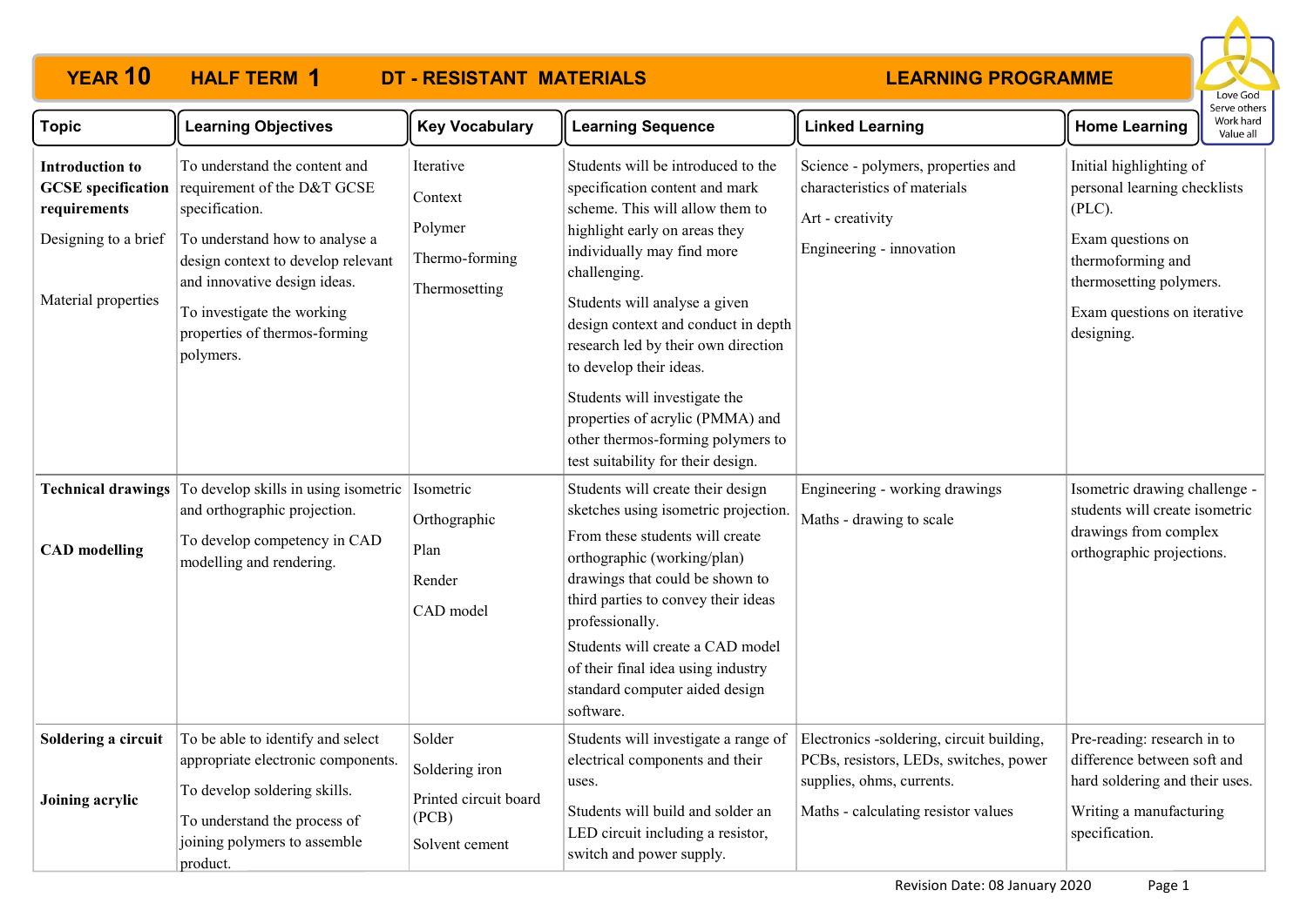# **YEAR 10 HALF TERM 2 DT - RESISTANT MATERIALS**

### **LEARNING PROGRAMME**



| <b>Topic</b>                                                                                                                                                                | <b>Learning Objectives</b>                                                                                                                                                                                                                                                  | <b>Key Vocabulary</b>                                                                                                                                                          | <b>Learning Sequence</b>                                                                                                                                                                                                                                                                                                                                                                                                                                        | <b>Linked Learning</b>                                                                                                                                                                    | <b>Home Learning</b>                                                                                                                                           | יכו יכ טנווכו.<br>Work hard<br>Value all |
|-----------------------------------------------------------------------------------------------------------------------------------------------------------------------------|-----------------------------------------------------------------------------------------------------------------------------------------------------------------------------------------------------------------------------------------------------------------------------|--------------------------------------------------------------------------------------------------------------------------------------------------------------------------------|-----------------------------------------------------------------------------------------------------------------------------------------------------------------------------------------------------------------------------------------------------------------------------------------------------------------------------------------------------------------------------------------------------------------------------------------------------------------|-------------------------------------------------------------------------------------------------------------------------------------------------------------------------------------------|----------------------------------------------------------------------------------------------------------------------------------------------------------------|------------------------------------------|
| <b>Practical skills</b><br>working with<br>polymers.<br>Methods of forming<br>and shaping thermos<br>-setting and thermos<br>-forming polymers.<br>Polymer properties.      | To understand the working and<br>physical properties of different<br>polymers.<br>To be able to select the appropriate<br>polymers for different forming<br>methods or products.<br>To demonstrate the forming of<br>polymers.                                              | Thermosetting<br>Thermoforming<br>Injection moulding<br>Vacuum forming<br>Blow moulding<br>Compression moulding<br>Extrusion moulding<br>Fractional distillation<br>Properties | Students will investigate the<br>properties of polymers using a<br>variety of testing methods. They<br>will use the results from this testing<br>to evaluate their effectiveness for<br>use in different products.<br>Students will apply this knowledge<br>to extended examination questions.<br>Students will undertake practical<br>tasks such as vacuum forming, line<br>bending, 3D printing, laser cutting<br>and injection moulding.                     | Science - material properties<br>Engineering - how and why things work<br>English - writing extended written<br>responses<br>Maths - analysing data                                       | Examination questions on<br>polymers.<br>Wider reading on the impact<br>of polymers on the world<br>around us.<br>Examination questions on<br>forming methods. |                                          |
| <b>Practical skills</b><br>working with<br>timbers and<br>boards.<br>Preparation<br>processes of raw<br>materials to<br>workable boards.<br>Timber and board<br>properties. | To understand the working and<br>physical properties of natural<br>timbers and manufactured boards.<br>To be able to select the appropriate<br>timbers and boards for different<br>processes or products.<br>To demonstrate the joining of<br>different timbers and boards. | Timber<br>Manufactured boards<br>Felling<br>Seasoning<br>Conversion<br>Deforestation<br>Forest Stewardship<br>Council (FSC)                                                    | Students will investigate the<br>properties of timbers and boards<br>using a variety of testing methods.<br>They will use the results from this<br>testing to evaluate their<br>effectiveness for use in different<br>products.<br>Students will apply knowledge of<br>seasoning and conversion to<br>extended examination questions.<br>Students will demonstrate wood<br>joints such as finger joints, housing<br>joints, mitre joints and cross-<br>halving. | Science - material properties<br>Engineering - how and why things work<br>Geography - deforestation, felling<br>English - writing extended written<br>responses<br>Maths - analysing data | Examination questions on<br>production processes used on<br>timbers and boards.<br>Examination questions on<br>joining methods and<br>workshop safety.         |                                          |